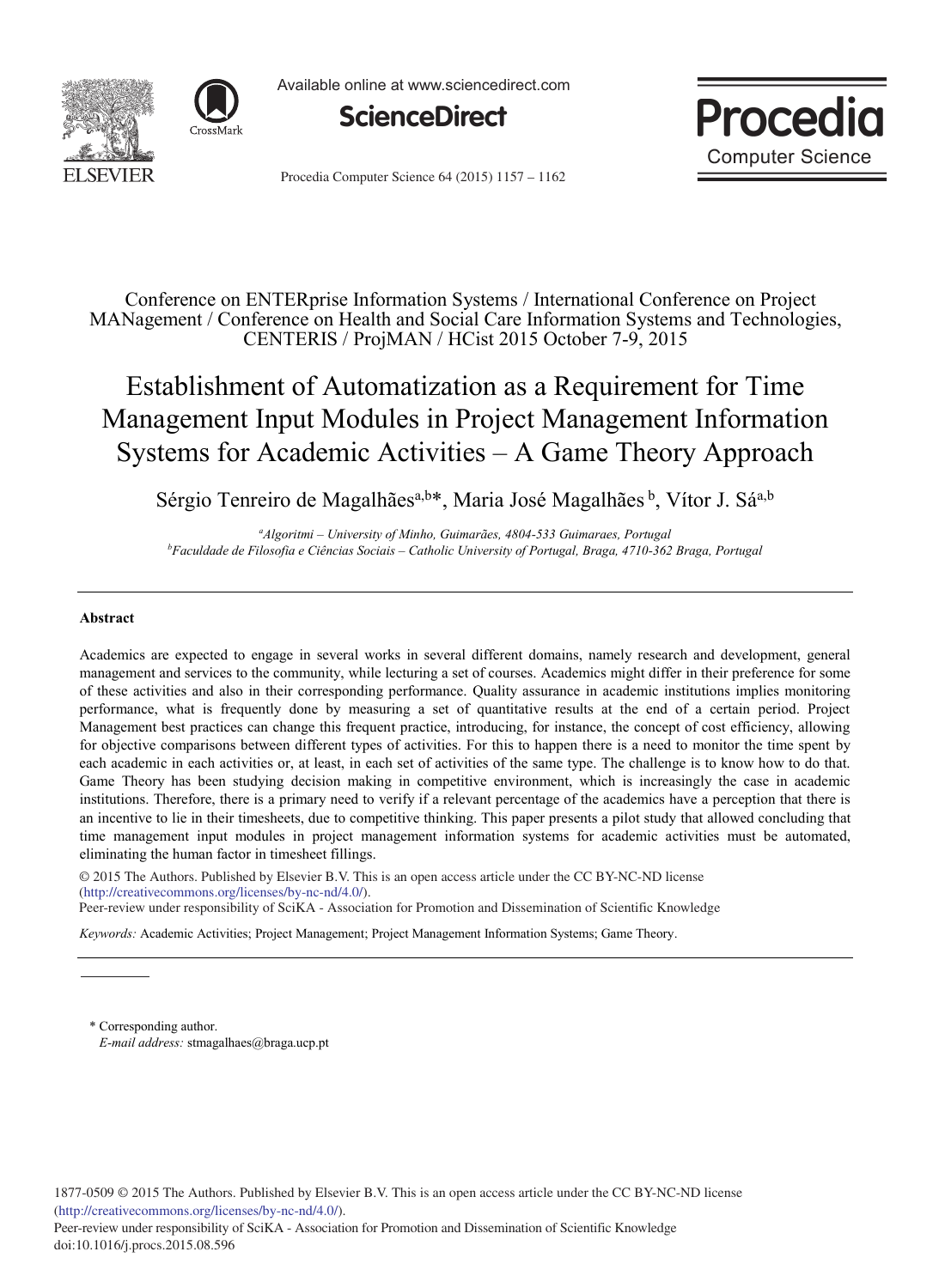#### **1. Importance of collecting/managing time/effort in high education institutions**

The issue of quality assurance in higher education is a complex matter, with multiple dimensions [1] and the approaches to some type of management have also been quite disparate. Depending on the context, focus might be, even inside the same organization, sometimes in the publishing productivity, in students' satisfaction or in financial aspects. For instance, in the United Kingdom, managers started in the mid-80s to, slowly, adopt Activity-Based Costing (ABC), which can include several sources of input, like surveys, workshops, interviews and timesheets [2], but in 1998 only 9% of the universities add introduced ABS and 16% intended to do so [3].

Cropper [3] has identified two main reasons for the limited success of costing initiatives: the insufficient attention of high education organizations to the allocation of staff time to the activities; and the lack of consequences of a detailed cost analysis, namely in the price of commercial activities. Cropper also noticed in is study that academic staff might have some hesitations regarding time management, namely due to the shift in the organization paradigm, ending with the "self-validating" while simultaneously requiring extra effort (registering times), something that they sometimes have difficulties in doing with rigor. Authors have also found evidences of an association between less transparent regimes and less efficient management with out-of-date technologies [4].

Academics are expected to engage in several works in several different domains, namely research and development, general management and services to the community, while lecturing a set of courses. We can find authors arguing that an academic has responsibilities that can be classified in up to sixteen different types [5]. Some of them can easily be imputed to some of the "commercial activities" of a high education institution (teaching and industry paid research). But many cannot. Research is part of the development of the staff but also of the organization. How can research not included in financed projects be imputed? What about general management? These issues remain open but whatever model comes to impose itself, accurate measurement of the staff's effort (time) must be achieve in order to allow for correct initiation, planning, execution, control and closing of the academic projects that, together, make a high education institution's set of activities. This is even more relevant when several studies show that academics tend to work much longer than the contracted hours [5] [6].

While it is known that the development of management tools demands for a development in information systems [6], it is not clear on what aspects that development must occur. This paper focus on the times input modules, which either can be manual (staff will fill their timesheets) or not. If not, an automated system must be developed before hoping for an accurate management of high institutions. Game Theory provided the authors with the background concepts of competitive strategy, allowing to clarify if such a need exists, as described in the following section.

#### **2. Game Theory**

Game Theory studies the interaction between intelligent agents in a competitive environment. The name comes from the concept of game, where the players try to make the correct decisions, under the rules of the game, to win. For that, they need to anticipate the other players' decisions, assuming that they also want to win, even if their concept of winning is a different one. According to Leonard [7], the theory emerged over seventy years ago, in 1944, when John Von Neumann (that also created the Von Neumann Computing Architecture, which established the foundations for computation) and Oskar Morgenstern published the book "The Theory of Games and Economic Behaviour" [8].

The theory developed further more along the years, first with John Nash's work, namely the one that introduced what today is called as Nash Equilibrium [9], and later with the work of many others [10][11]. It is this work from John Nash that is on the root of this work, once it shows that in some situations the actions (movements) of the agents in a competitive environment (the players) will differ from those that would maximize their utility of the game, namely if they cooperate instead of competing. A Nash Equilibrium is a position from where none of the players has benefits in deflecting from if the other players don't change their strategy.

Just as Nash did [9], the authors will present the relevant part (to what concerns this paper) of the Games Theory using an example. Consider two competing sellers that are trying to decide whether or not they should increase the price of their product. They know that if both of them increase the price, both of them will benefit more (assuming that the consumers don't have a choice but to buy at any price); one of them will gain market share if only the other